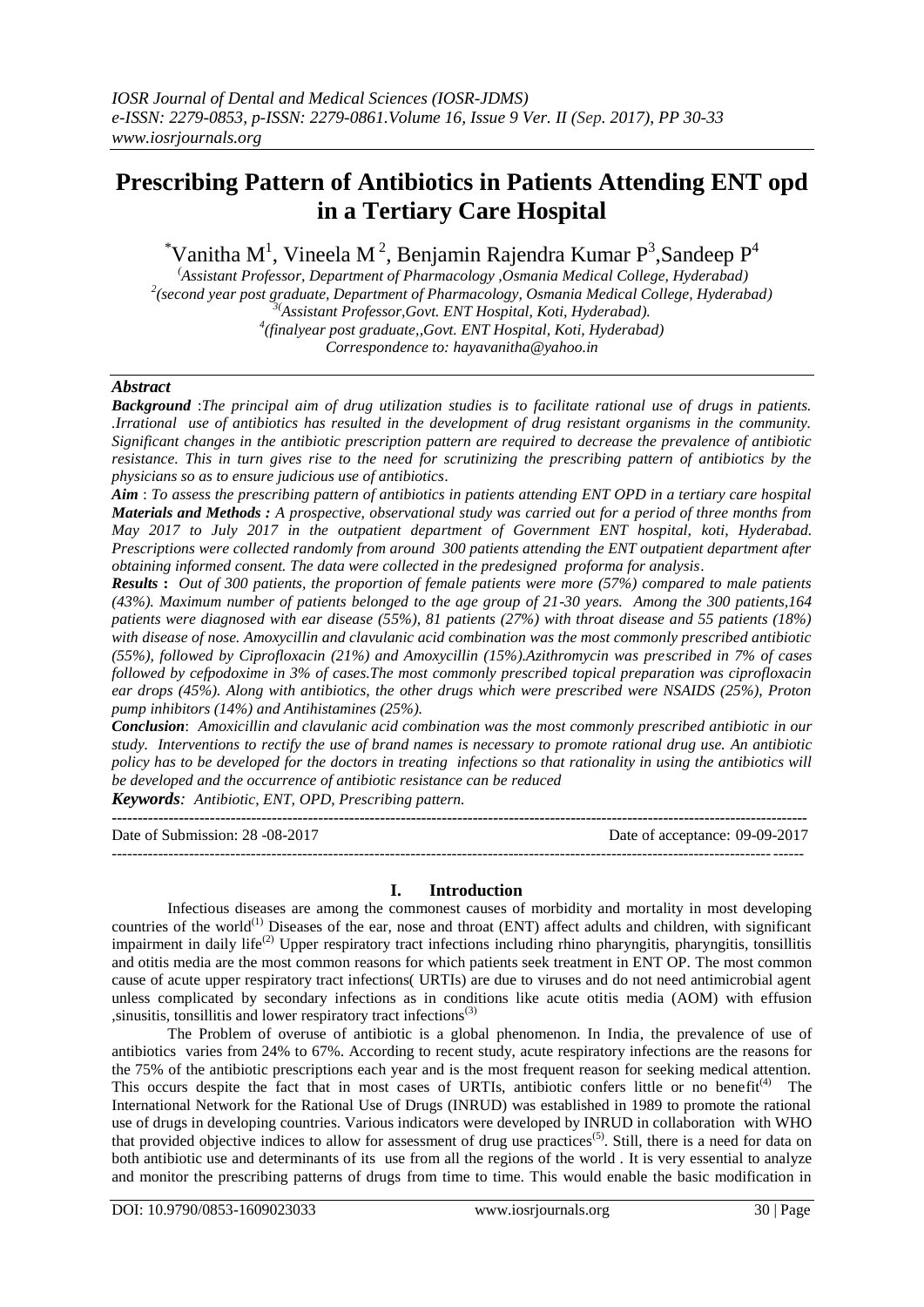prescribing practices to enhance the therapeutic benefit and decrease the side effects of drugs. Drug use evaluation is an ongoing, authorized and systemic quality improvement process, which will give right feed back to the clinician<sup>(6)</sup> The usage of antibiotic is increasing nowadays in all types of patients, and there are very few studies available to help the physician to prescribe suitable antibiotic. The antibiotic resistance is emerging as a big threat to the society. This type of study will help medical professionals to prescribe the antibiotics rationally and therefore are very much needed. Keeping this in mind, the present study was undertaken to assess the prescribing pattern of antibiotics in the outpatient department of Government ENT Hospital, koti, Hyderabad.

## **II. Materials And Methods**

The present study was conducted in the Department of Pharmacology, Osmania Medical College, Hyderabad and in the outpatient department of Government ENT Hospital, koti, Hyderabad .Before starting the study, approval was obtained from the Institutional Ethics Committee, Osmania Medical College Hyderabad. It was a prospective, observational study carried out over a period of three months from May 2017 to July 2017. Patients of all age groups and of either sex ,presenting to the ENT outpatient department were included in the study . Patients coming for follow-up visits and the in-patients were excluded from the study. Around 300 prescriptions were collected randomly from the patients after taking informed consent. The data regarding the patient details, diagnosis, drug particulars and duration of treatment were recorded from the patients' prescriptions in the predesigned proforma . The data was analysed using Microsoft Excel sheet and values expressed as percentage.

#### **III. Results**

In this study, a total of 300 prescriptions were analysed. Maximum number of patients belonged to the age group of 21-30 years and 30 % of the patients were children. Table 1. shows the details of age distribution of patients The proportion of female patients (57%) was more compared to the male patients (43%) as shown in Fig.1. Out of the 300 patients,164 patients were diagnosed with ear disease, 81 patients with throat disease and 55 patients with nose diseases ( Fig.2)

| Age (in years) | <b>Table 1.</b> Age Distribution of patients<br>No. of Prescriptions | Percentage |
|----------------|----------------------------------------------------------------------|------------|
| $1 - 10$       | 60                                                                   | 20%        |
| $11 - 20$      | 56                                                                   | 18%        |
| $21 - 30$      | 80                                                                   | 27%        |
| $31 - 40$      | 53                                                                   | 18%        |
| $41 - 50$      | 21                                                                   | 7%         |
| $51 - 60$      | 16                                                                   | 5%         |
| >60            | 14                                                                   | 5%         |

**Table 1.** Age Distribution of patients



**Fig 1.** Sex distribution of patients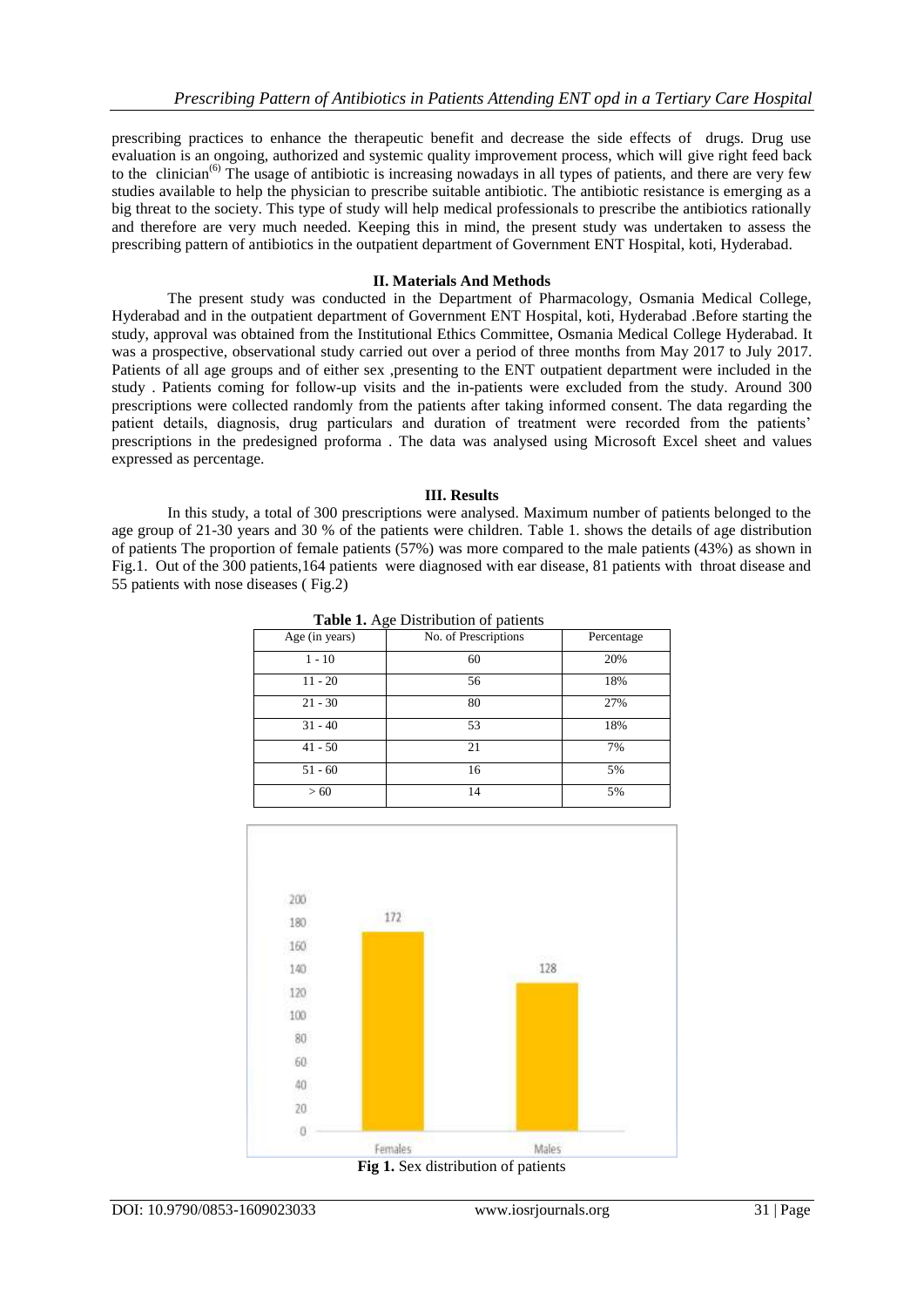

**Fig 2** Distribution of ENT Diseases

Among the diseases of ear, CSOM was the commonest.(52%). Sinusitis was the commonest among the diseases of nose.(29%) and Pharyngitis was the most common disease of throat (47%). A total of 959 drugs were prescribed and the average number of drug per prescription was 3.2. A total number of 266 prescriptions contained antibiotics. Average antibiotic per prescription was 0.88 Among these the number of antibiotics prescribed by oral route was 221 and by topical route was 45. No injectable antibiotic was prescribed in the present study. 95% of antibiotics were prescribed from essential drug list Among the antibiotics prescribed by oral route, Amoxicillin and clavulanic acid combination was most commonly prescribed (55%), followed by Ciprofloxacin (21%) and Amoxycillin (15%).Azithromycin was prescribed in 7% of cases followed by cefpodoxime in 3% of cases ( Fig.3)



**Fig. 3.** Pattern of Antibiotic Prescribed

The most commonly prescribed topical preparation was ciprofloxacin ear drops (45%). The other topical preparations used were xylometazoline nasal drops (39%), followed by candibiotic ear drops (21%) and Dewax ear drops (3%). All the prescriptions contained only a single antibiotic. Other drugs which were prescribed were NSAIDS (25%), Proton pump inhibitors (14%) and Antihistamines (25%).

# **IV. Discussion**

The Drug prescription by the physician reveals important data regarding rational drug usage. In general practice, the therapeutic approach for ENT infections is nearly empirical and the main aim of physicians is to treat as specifically as possible, while covering the most likely pathogens. The present study indicates general prescribing trends of antibiotics in the OPD of ENT department. A total of 300 prescriptions were analyzed and the demographic data showed that the number of female patients suffering from ENT disease was more than the number of male patients. Similar findings were reported in a study conducted by by Harish et al.<sup>(7)</sup> This higher incidence in females may be due to increased exposure of females to kitchen smoke.<sup>(8,9)</sup> Majority of the patients